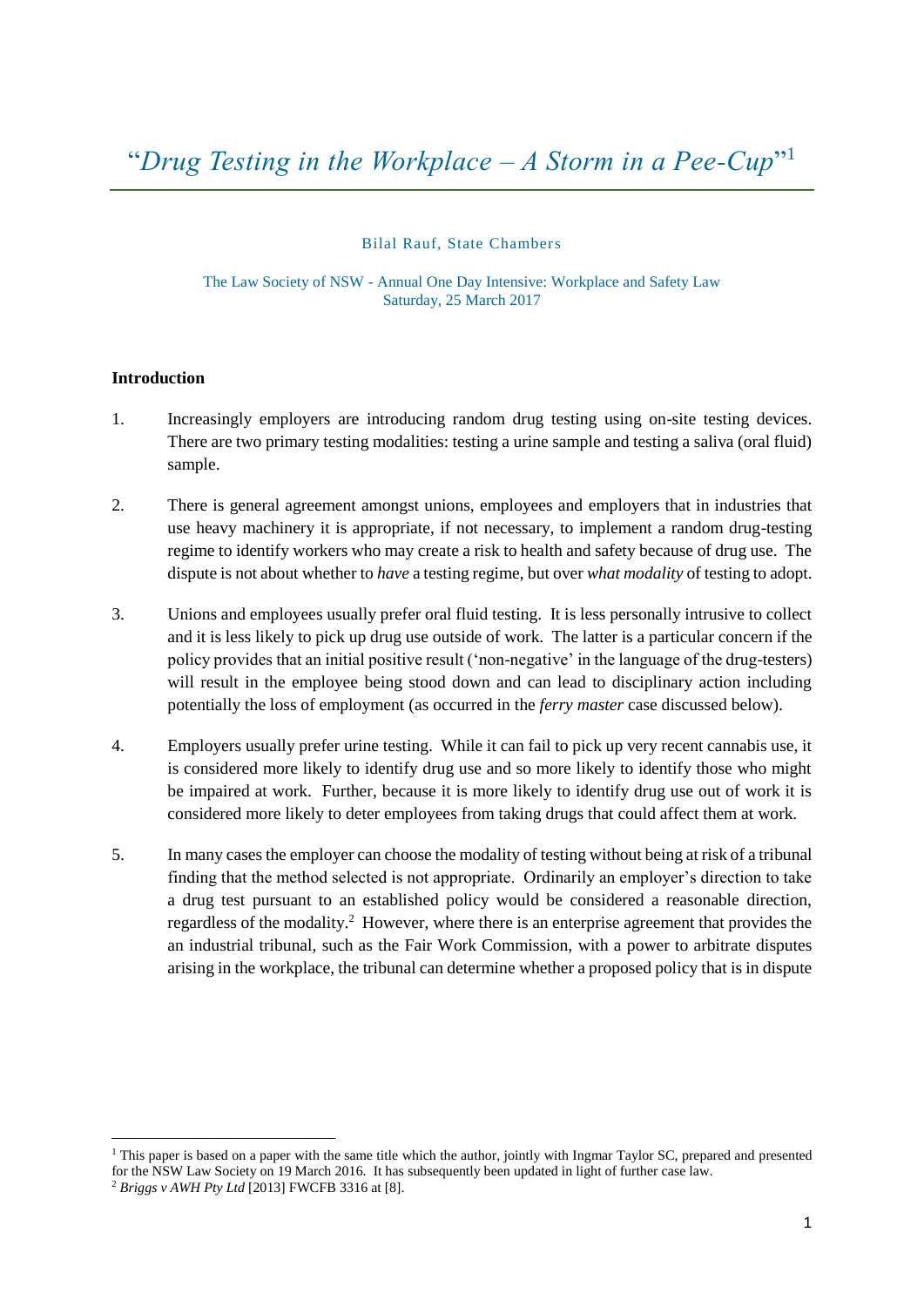is 'unjust or unreasonable'.<sup>3</sup> In the exercise of that power the tribunal has both upheld<sup>4</sup> and rejected<sup>5</sup> union applications to prefer on-site oral fluid testing over urine-based testing.

6. An important case on the issue is the Full Bench decision in *CFMEU v Port Kembla Coal Terminal Limited* [2015] FWCFB 4075. It considered a different approach, namely using *both* modalities on a random basis. The view the Commission took to that approach is discussed below.

### **Context of the dispute**

- 7. The impetus to introduce drug testing arises from health and safety obligations. For instance, the *Work Health and Safety Act 2011* (NSW) imposes the following obligations:
	- a. A primary duty of care on a person conducting a business or undertaking to ensure, so far as is reasonably practicable, the health and safety of workers<sup>6</sup>;
	- b. A duty on officers of a person conducting a business undertaking to exercise due diligence to ensure that the person complies with that duty<sup>7</sup>; and
	- c. A duty on workers to, among other things, take reasonable care for their own health and safety and comply, so far as he or she is reasonably able, with any reasonable instruction or policy relating to health and safety at the workplace<sup>8</sup>.
- 8. The need to introduce drug testing in some industries is almost self-evident, while in others it is arguably unnecessary. As Commissioner Cambridge said in *Construction, Forestry, Mining and Energy Union v Port Kembla Coal Terminal Limited* [2015] FWC 2384, (at [57]):

" … it would seem to be largely unnecessary to implement a workplace drug testing regime in the case of a call centre. On the other hand, heavy and transport industries obviously require workplace drug testing."

- 9. It seems well established that health and safety obligations do not give rise to a need to adopt any *particular* method of drug testing.<sup>9</sup>
- 10. In the early days testing in a laboratory was utilised.<sup>10</sup> However, with improvements in technology, on-site oral fluid and urine tests have become more accurate and are now usually preferred. They give immediate results (albeit results that need to be confirmed in a laboratory

<sup>3</sup> The test of 'unjust or unreasonable' comes from *Australasian Federated Union of Locomotive Enginemen v State Rail Authority of NSW* (1984) 295 CAR 188 (usually referred to as the *XPT case*).

<sup>4</sup> *Endeavour Energy v CEPU* [2012] FWA 1809 (Upheld by Full Bench on appeal in [2012] FWAFB 4998; *MUA v DP World Brisbane* [2013] FWC 2394 (overturned on appeal [2014] FWCB 7889, but for reasons that were not related to whether urine testing was unjust or unreasonable).

<sup>5</sup> *CFMEU v HWE Mining Pty Ltd* [2011] FWA 8288; *Holcim (Australia) Pty Limited v Transport Workers' Union of New South Wales* [2010] NSWIRComm 1068*;* See too *Construction, Forestry, Mining and Energy Union v Port Kembla Coal Terminal Limited* [2015] FWC 2384 discussed in this paper.

<sup>6</sup> Section 19 of the *Work Health and Safety Act 2011* (NSW).

<sup>7</sup> Section 27 of the *Work Health and Safety Act 2011* (NSW).

<sup>8</sup> Section 28 of the *Work Health and Safety Act 2011* (NSW).

<sup>9</sup> *Endeavour Energy v CEPU and Ors* [2012] FWAFB 4998 at [53]-[57].

<sup>10</sup> *BHP Iron Ore Pty Ltd v Construction, Mining, Energy, Timberyards, Sawmills and Woodworkers Union of Australia, Western Australian Branch* (1998) 82 IR 162 was a case that involved urine testing by laboratory; *Shell Refining (Australia) Pty Ltd v CFMEU* [2008] AIRC 510 involved oral fluid testing by laboratory.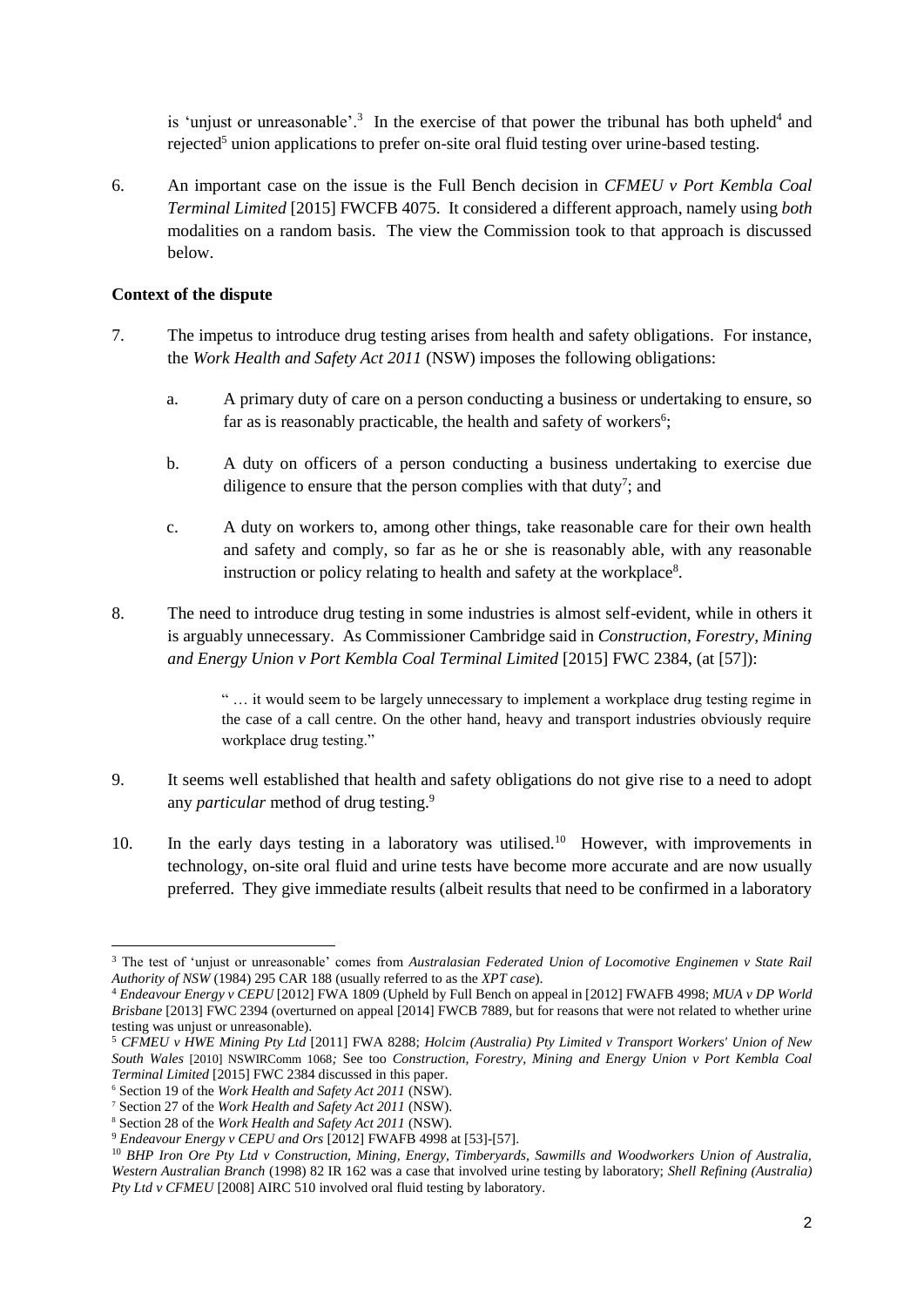before being considered 'positive'), whereas a laboratory-only testing regime means it is a day or more before it is known that a sample was positive.

- 11. Some things are worth noting by way of background. At workplaces that use on-site testing the usual practice is to only send non-negative test samples to a laboratory for confirmatory testing. It is generally accepted that in a laboratory both oral fluid and urine provide a highly accurate result against the Australian Standard cut-off levels (with limited exceptions, as noted below). The comparative accuracy of the various on-site testing kits however is more contentious. This is an issue of some importance given that whenever an on-site test generates a 'false negative'<sup>11</sup> the sample is not sent for further testing and a worker is permitted to proceed to work.
- 12. By way of further background, the following matters are generally accepted to be true:
	- a. Neither oral fluid nor urine testing devices are perfect (although some experts say urine testing has a lower incidence of 'false'<sup>12</sup> results);
	- b. Both methods are susceptible to cheating, although the likelihood of someone being in a position to cheat effectively when a test is conducted at random and with no prior warning is relatively low;
	- c. Australian Standards exist governing both methods; and there are laboratories accredited for the analysis of both oral fluid and urine samples;
	- d. Systems are in place to verify the accuracy of on-site testing devices for both oral fluids and urine (although depending on the devices the accuracy of the verification processes are themselves capable of being compared; further the Australian Standard for oral fluid does not currently contain a standard method to verify oral fluid devices, which does not mean there are not accepted verification processes but does mean they cannot be said to be compliant with an Australian Standard<sup>13</sup>);
	- e. Neither method tests directly for impairment; and
	- f. Cannabis is the most widely used drug apart from alcohol and hence the comparative effectiveness of detection of Cannabis has tended to be the focus of proceedings.
- 13. Of perhaps greatest significance in that list is the well-accepted fact that *neither* modality tests for impairment. A person who tests positive to an alcohol breath-test at above a 0.05 can be accepted to be impaired at the time the test is taken to some degree. That is not the case in respect of the drug tests – the test reveals the presence of certain chemical compounds in quantities above designated cut-off levels exist in the fluid: that may mean the person is affected by the drug, but may not.
- 14. For example a non-negative urine sample occurs where cannabis metabolites are detected, but since that will arise in circumstances where the cannabis was smoked between a few hours and

<sup>&</sup>lt;sup>11</sup> False negative is where a sample is identified as negative but the drug is present in the sample at the identified cut-off level. (It does not refer to the situation where a person tests negative at a time when they are impaired.)

<sup>&</sup>lt;sup>12</sup> 'False' in this context meaning a result, whether positive or negative, that is shown when sent to a laboratory for confirmation to have generated an incorrect result.

<sup>13</sup> *Endeavour Energy* [2014] FWC 198.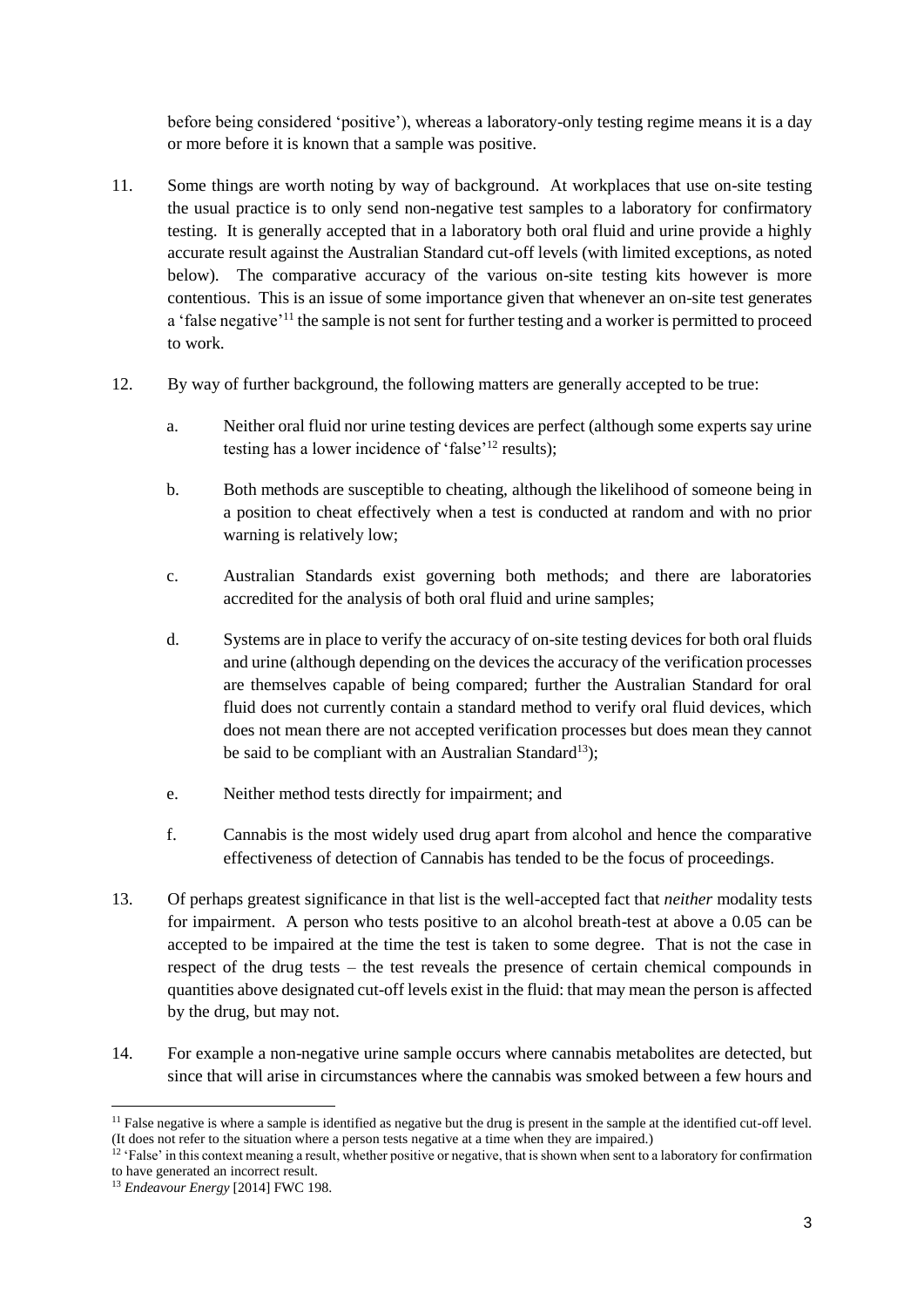3 days earlier it does not, of itself, indicate the person's capacity is impaired at the time of the test. Hence much of the case law examines which modality of testing is more likely to identify the risk of impairment, rather than impairment itself.

### **Nature of the Dispute**

 $\overline{a}$ 

- 15. The ongoing dispute in industrial tribunals about the appropriate drug testing modality at the workplace is best summarised by the opening paragraphs of the decision of the Full Bench in *Briggs v AWH Pty Ltd* [2013] FWCFB 3316:
	- [1] The issue of whether the most appropriate method of workplace drug testing is by the collection and analysis of a urine sample or a saliva sample has proved to be controversial. The controversy exists at two levels. Firstly, there has been a scientific debate as to which method best detects drug use of a nature that may affect workplace health and safety. At the core of this debate are the propositions that urine testing is the more accurate means of determining whether an employee has at some time consumed any one of a range of drugs of abuse, but that saliva testing is better at identifying likely present impairment from drug use (particularly cannabis use) because it only detects very recent use. The Full Bench in *Endeavour Energy v CEPU* described the competing scientific merits of urine and saliva testing in the following concise way:

"... oral fluid testing is more focussed on acute impairment, whereas urine testing is more likely to uncover patterns of drug use which may lead to levels of impairment and safety concerns."

- [2] Secondly, there has been controversy over which of two competing workplace interests (which might alternatively be characterised as workplace "rights" in the social and ethical if not the legal sense) should be given priority in the selection of the appropriate testing method. On the one hand, there is the interest of employees in not having their private behaviour subject to scrutiny by their employers. As a general proposition it is doubtless the case that employees are entitled to a private space in their lives into which the workplace may not intrude, although the boundaries of that space may sometimes be difficult to define. Urine testing challenges employee privacy, because it detects historic drug use, including drug use in purely private time, not just recent drug use during or immediately before working time as in the case of saliva testing.<sup>14</sup> On the other hand, there is the interest that employers and employees have in ensuring a safe working environment by the taking of all practicably available measures to detect and eliminate or manage risks to safety. Both employers and employees are throughout Australia subject to statutory duties concerning workplace safety, breach of which may result in criminal liability, and employees are exposed to the possibility of injury or death if workplace risks to safety are not identified and either removed or controlled. In this context it has been argued that the wider net cast by urine testing is more effective in protecting this interest in that it may catch any user of drugs of abuse who may represent a current or future risk to safety, and also acts as a more effective deterrent to drug use.
- [3] Industrial tribunals have accepted at least since the 1998 decision of the Western Australian Industrial Relations Commission in *BHP Iron Ore Pty Ltd v Construction,*

<sup>&</sup>lt;sup>14</sup> See *Endeavour Energy v CEPU* [2012] FWA 1809 at [41]: "... it [urine testing] also has the disadvantage that it may show a positive result even though it is several days since the person has smoked the substance. This means that a person may be found to have breached the policy even though their actions were taken in their own time and in no way affect their capacity to do their job safely."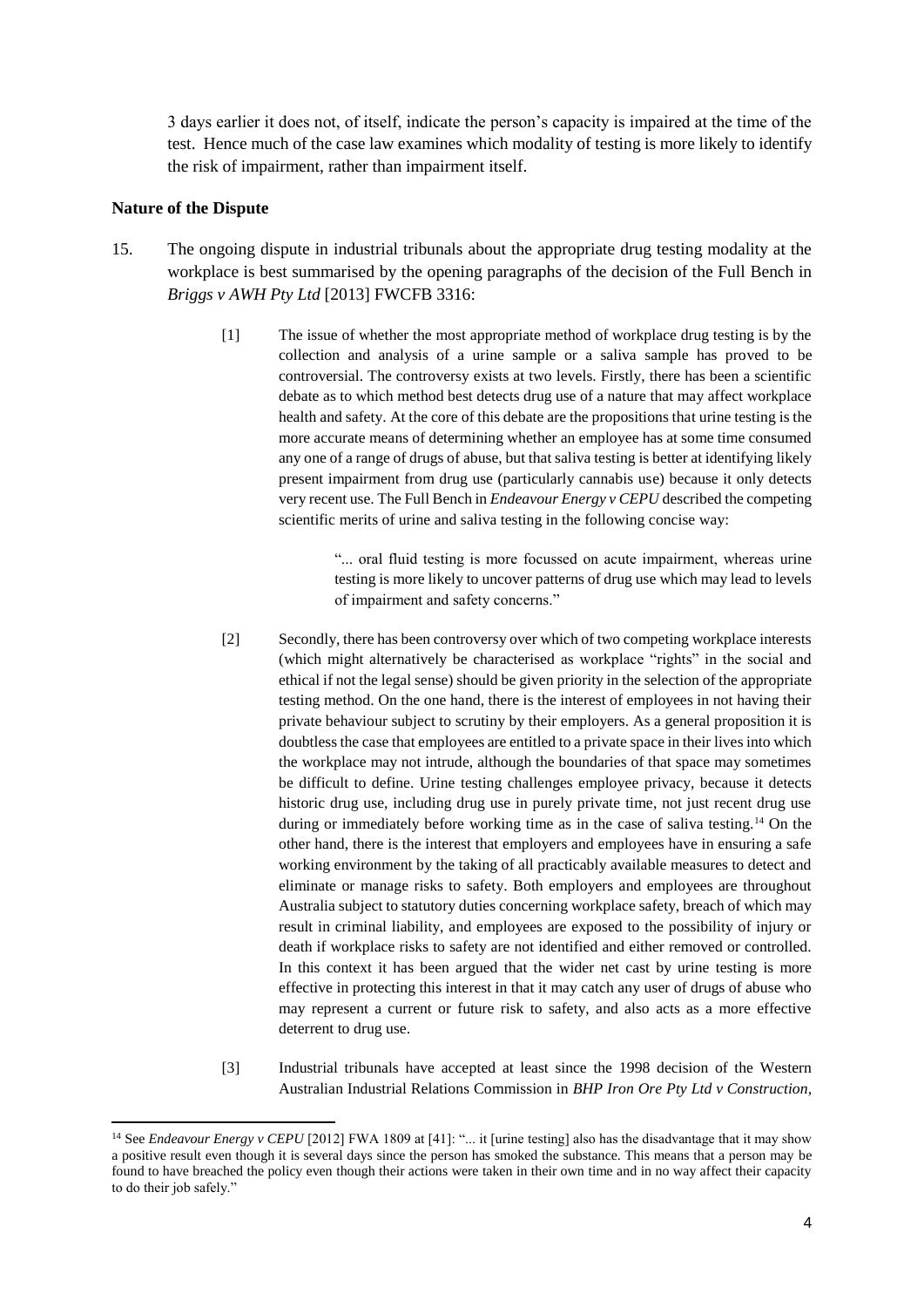*Mining, Energy, Timberyards Sawmills and Woodworkers Union of Australia, Western Australian Branch*<sup>15</sup> that the implementation of a program of random and targeted drug testing is a reasonable and legitimate employer response to the risk to safety posed by employee drug use, even if that involves some interference with employee privacy. As the Full Bench put it in that case:<sup>16</sup>

> "...current standards and expectations of the community concerning health and safety in the workplace as evidenced by legislative prescriptions and judgements of courts and industrial tribunals are such that there will, of necessity, be some constraint on the civil liberties at times and, in particular, an intrusion into the privacy of employees."

[4] However, no consensus has developed in decisions of industrial tribunals as to what is the most appropriate method of testing. The testing program approved in the *BHP Iron Ore Case* involved urine testing, but scientific developments since that time, including the development of an Australian oral fluids testing standard (AS 4760), have made saliva testing a credible alternative. Thus in *Shell Refining (Australia) Pty Ltd v CFMEU*17, Senior Deputy President Hamberger determined as follows in a dispute resolution process conducted under Division 3 of Part 13 of the *Workplace Relations Act 1996*:

> "I note that the Western Australian Industrial Relations Commission in Court Session in the BHP Iron Ore Case specifically found that a random testing programme using urine samples was justified on safety grounds – and indeed was both fair and reasonable. However that case was decided ten years ago. Since then oral fluid testing has become available and an Australian standard for oral fluid testing has been developed. The question now is whether it would be unjust or unreasonable for the company to implement a urine based random testing regime with its wide "window of detection", with all that implies for interfering with the private lives of employees, when a much more focussed method is available, where a positive test is far more likely to indicate actual impairment, and is far less likely to detect the use of drugs at a time that would have no consequential effect on the employee's performance at work. My conclusion is that the implementation of a urine based random drug testing regime in these circumstances would be unjust and unreasonable."

[5] A somewhat different conclusion was reached by the NSW Industrial Relations Commission (Connor C) in *Holcim (Australia) Pty Limited v Transport Workers' Union of New South Wales*<sup>18</sup>. Connor C determined that while saliva testing might in time become the more appropriate, convenient and accurate testing method, it had not yet developed to the point that it should displace the more established method of urine testing. In *CFMEU v HWE Mining Pty Limited*<sup>19</sup> Lawler VP agreed with the decision in *Shell* insofar as "laboratory testing of saliva is essentially as reliable as laboratory testing of urine in detecting relevant drugs", but found that in the case of on-site testing, which the employer in that case required to be undertaken, "the currently available onsite screening devices for saliva" were "materially less reliable" than for urine testing.

<sup>15</sup> (1998) 82 IR 162.

<sup>&</sup>lt;sup>16</sup> At 168.

<sup>17</sup> [2008] AIRC 510 at [121]-[122]; affirmed on appeal in [2009] AIRCFB 428.

<sup>18</sup> [2010] NSWIRComm 1068 at [112].

<sup>19</sup> [2011] FWA 8288 at [26]-[29].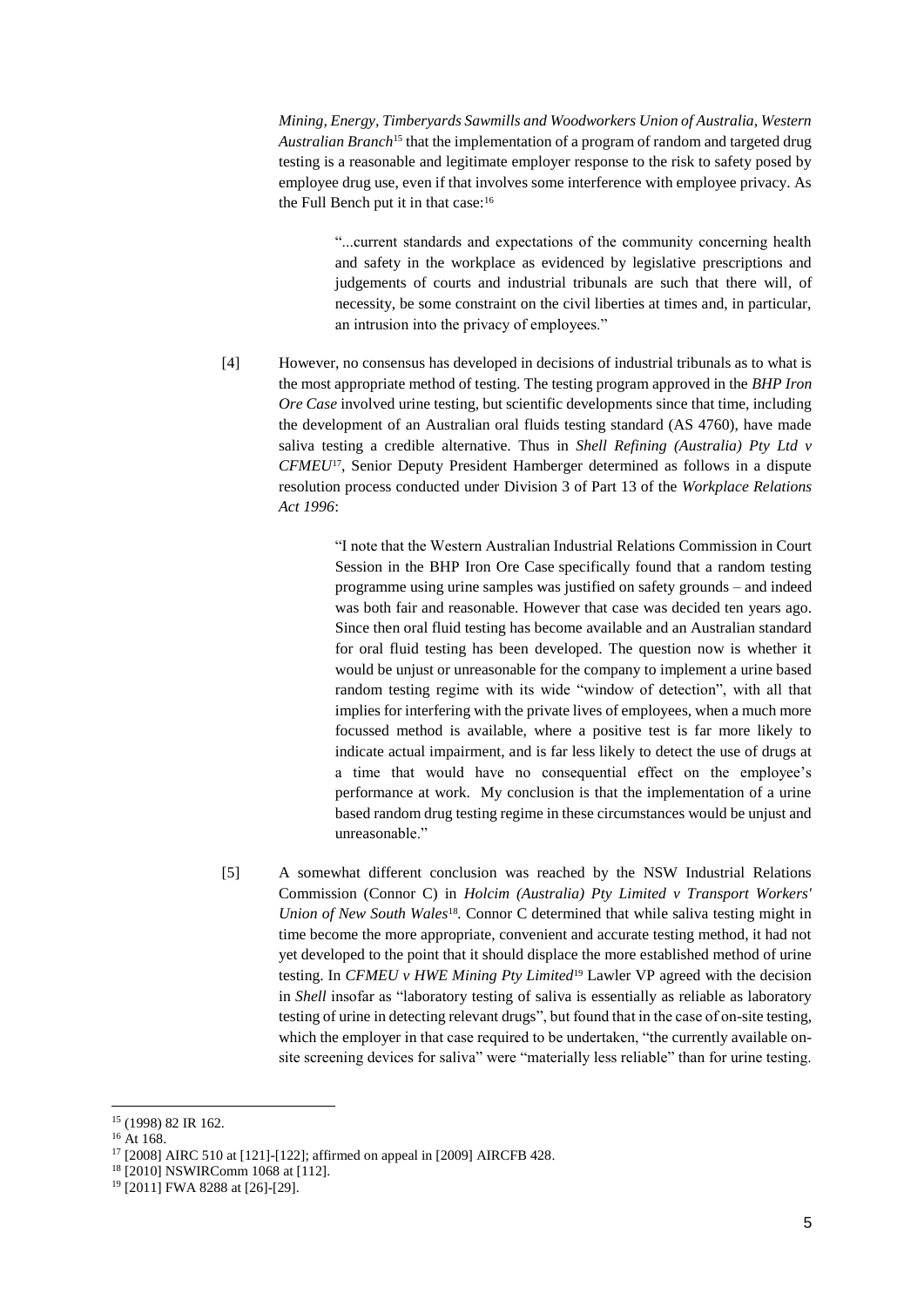In *Endeavour Energy v CEPU*20, Hamberger SDP concluded that introduction of a urine testing policy in that case would be unjust and unreasonable because an employee could breach the policy through private conduct which had no effect on work capacity, and because of the availability of saliva testing as an alternative. This decision was upheld on appeal as being "open and appropriate" in the circumstances of the case.<sup>21</sup> The Full Bench in that appeal said in addition:

> "The approaches and policies to be adopted by employers on drug and alcohol testing in the workplace will depend upon what is deemed appropriate according to their needs and the circumstances."

- 16. Ultimately the question as to what is an appropriate approach for a particular workplace will depend on a number of factors. These include, among others:
	- a. The nature and requirements of the work which employees perform;
	- b. The approaches adopted by other employers in the industry;
	- c. The objectives of a particular drug and alcohol policy;
	- d. The balance between determining possible impairment, and the private activities of the employee; and
	- e. Protections for employees in the use of the tests, particularly in respect of privacy and confidentiality.
- 17. A critical consideration is the effectiveness of oral fluid and urine tests in detecting the presence of drugs at the levels prescribed by the applicable Australian Standards, being Australian Standard AS4760-2006 for oral fluid testing and Australian Standard AS/NZ 4308-2008 for urine testing.
- 18. The table below sets out the commonly understood positions, derived from decisions<sup>22</sup> that have drawn conclusions from various expert evidence. It is acknowledged that the authors are not experts and that the table below is their best understanding of what experts have said in recent cases. Further the simplified summary below fails to reveal some matters of detail that may be important in particular cases. Further the technology underpinning the on-site devices is continuing to evolve, and the effectiveness of the on-site devices appears to be improving (at least if one accepts the vendor's marketing materials).

<sup>20</sup> [2012] FWA 1809 at [41].

<sup>21</sup> [2012] FWAFB 4998 at [67].

<sup>22</sup> *Endeavour Energy v CEPU* [2012] FWA 1809; *MUA v DP World Brisbane* [2013] FWC 2394; *Holcim (Australia) Pty Limited v Transport Workers' Union of New South Wales* [2010] NSWIRComm 1068*; Construction, Forestry, Mining and Energy Union v Port Kembla Coal Terminal Limited* [2015] FWC 2384.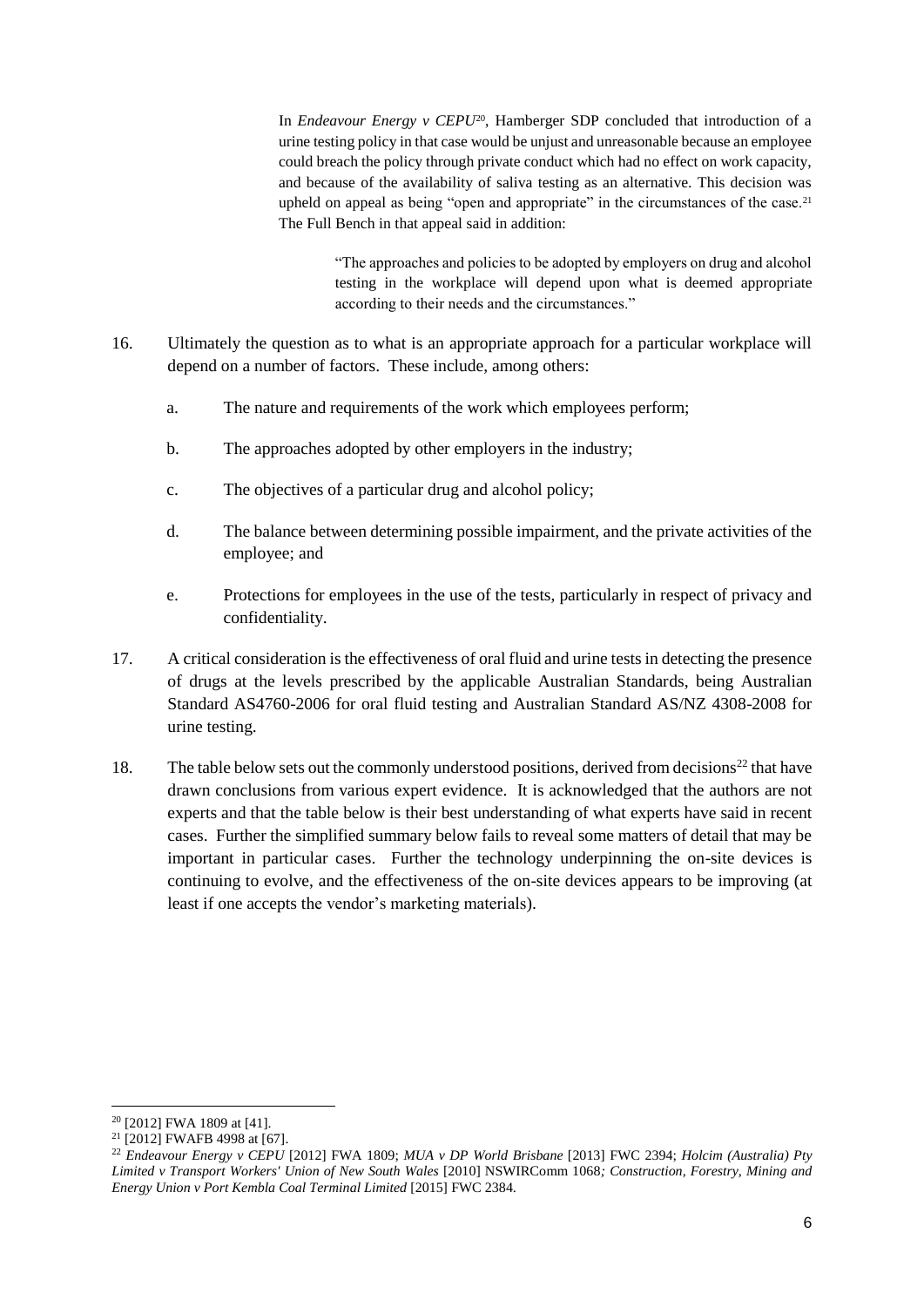| Drug type       | <b>Oral Fluid on-site test</b>                                                                                             |                                                                                               | <b>Urine on-site test</b>                                                                                                                 |                                                                                                 |
|-----------------|----------------------------------------------------------------------------------------------------------------------------|-----------------------------------------------------------------------------------------------|-------------------------------------------------------------------------------------------------------------------------------------------|-------------------------------------------------------------------------------------------------|
|                 | Detection of recent<br>use                                                                                                 | Detection of<br>chronic/long-term<br>use                                                      | Detection of recent<br>use                                                                                                                | Detection of<br>chronic/long-term<br>use                                                        |
| Cannabis        | Detects<br>immediately after<br>use and for some<br>hours thereafter. <sup>23</sup><br>Cannot detect<br>ingested cannabis. | Will detect only if<br>there has been<br>recent usage.<br>Cannot detect<br>ingested cannabis. | Will not detect<br>very recent use. <sup>24</sup><br>Will otherwise<br>detect use from a<br>few hours to some<br>days following<br>usage. | Will generally<br>detect, including<br>from a few hours<br>to a number of<br>weeks after usage. |
| Benzodiazepines | Most onsite<br>devices cannot<br>detect.                                                                                   | Most onsite<br>devices cannot<br>detect.                                                      | Will generally<br>detect.                                                                                                                 | Will generally<br>detect.                                                                       |
| Opioids         | Will generally<br>detect.                                                                                                  | Will generally<br>detect.                                                                     | Will generally<br>detect.                                                                                                                 | Will generally<br>detect.                                                                       |
| Cocaine         | Will generally<br>detect.                                                                                                  | Will generally<br>detect.                                                                     | Will generally<br>detect.                                                                                                                 | Will generally<br>detect.                                                                       |
| Amphetamines    | Will generally<br>detect.                                                                                                  | Will generally<br>detect.                                                                     | Will generally<br>detect.                                                                                                                 | Will generally<br>detect.                                                                       |

- 19. It is immediately apparent from the above table that on-site oral fluid testing is not currently effective in detecting benzodiazepines<sup>25</sup> nor ingested cannabis (eating cookies for example). Further it is unlikely to identify chronic users of cannabis unless they smoke it inside the window of detection for on-site oral fluid testing. On the other hand, it is good at identifying a person who has smoked cannabis in the hours immediately before the test was taken.
- 20. In contrast, urine is not good at detecting very recent cannabis use, when the effect of cannabis might be at its highest, but is effective at detecting benzodiazepines, ingested cannabis and more likely to identify chronic users of cannabis. The latter consideration is of some importance given expert evidence that chronic cannabis use can lead to ongoing impairment. On the other hand urine testing will also identify use of cannabis some 1-3 days earlier, which means you can get a positive test in circumstances where the worker is not impaired at the time of the test. The latter situation may give rise to disciplinary implications for a worker even though he or she was able to safely undertake work. The greater capacity to identify drug use

<sup>&</sup>lt;sup>23</sup> Experts differ as to how many hours following smoking cannabis an on-site oral fluid device will detect cannabis use. It will depend on the effectiveness of the on-site oral fluid testing device, which does vary. Some are advertised as detecting use up to 10 hours after smoking. However it is generally accepted to have an acceptably high degree of true positive results for at least 1-2 hours following use, and some say for at least 1-4 hours.

<sup>&</sup>lt;sup>24</sup> Immediately after smoking or ingesting cannabis a period must elapse before the metabolites are present in the urine in sufficient quantities to generate a non-negative result (summarised in different decisions to be between 0.5hr and 2hrs or up to 4hrs).

<sup>25</sup> Benzodiazepines can be detected in oral fluid in a laboratory.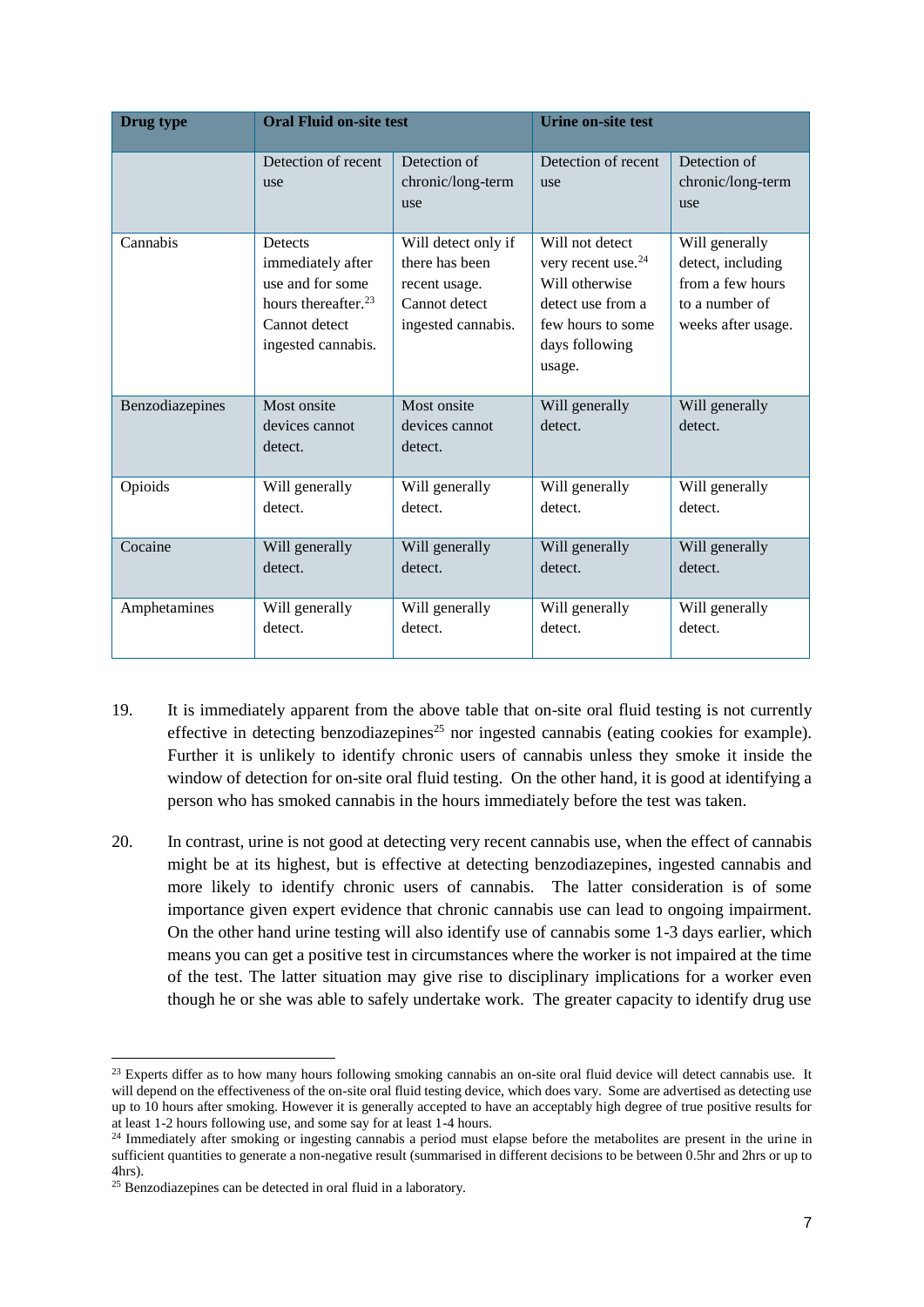in a person's private life also raises concerns about confidentiality and privacy, especially if it becomes known by other workers that the worker was suspended following a random drug test.

21. It is to be borne steadily in mind, however, when considering the comparative effectiveness of each type of testing regime, that while one object of any drug and alcohol policy is to detect usage, perhaps a more significant object is deterrence. Like random road-side alcohol testing, the most significant impact of testing is not the identification of a particular worker who is unfit for work, but its capacity to dissuade workers from attending work in circumstances where their capacity might be impaired by drugs. The greater the known capacity of the testing regime to identify drug use the greater the deterrent effect.

# **Case Study 1:** *BHP Iron Ore Pty Ltd v Construction, Mining, Energy, Timberyards, Sawmills and Woodworkers Union of Australia, Western Australian Branch* **(1998) 82 IR 162**

- 22. This case did not itself involve a debate about the modality of testing to be utilised. The company sought to introduce a program of drug and alcohol testing, including utilising urine testing. The program had been developed in consultation with workers and was not opposed other than by one union based on a vote of members at particular sites.
- 23. The programme was focused on identifying risks of impairment and deterrence. The company acknowledged that the testing was not a test of impairment. Offending employees were not exposed to the risk of losing their employment unless they had had a third positive reading in a two-year period. On the first occasion of a positive test, an employee was liable to be sent home on paid special leave. On the second occasion within the same period, the employee was liable to be sent home on *unpaid* special leave. On the third occasion within the same period, the employment of the employee would be the subject of discussions. Otherwise, following the two-year period, any record of a positive reading was expunged. Employees who were identified through the process, or who self-identified, were given access to assistance in relation to an alcohol or drug dependency condition.
- 24. Steps were also taken to safeguard against intrusion into the privacy of an individual and to protect and maintain the confidentiality of records.
- 25. Ultimately, a Full Bench of the Industrial Commission held that the programme was reasonable and fair. In reaching this finding, the Full Bench noted that the programme contained a formal review mechanism which allowed for the adoption of changes to the programme as new and more efficient and effective methods of testing became available. In other words, the potential to use different testing methods was left open.
- 26. The tribunal relevantly made the following finding regarding the adoption of testing on a random basis:

"… the random nature of the testing process is likely to be an effective deterrent, more especially because the Programme appears to have the support of a significant majority of the workforce."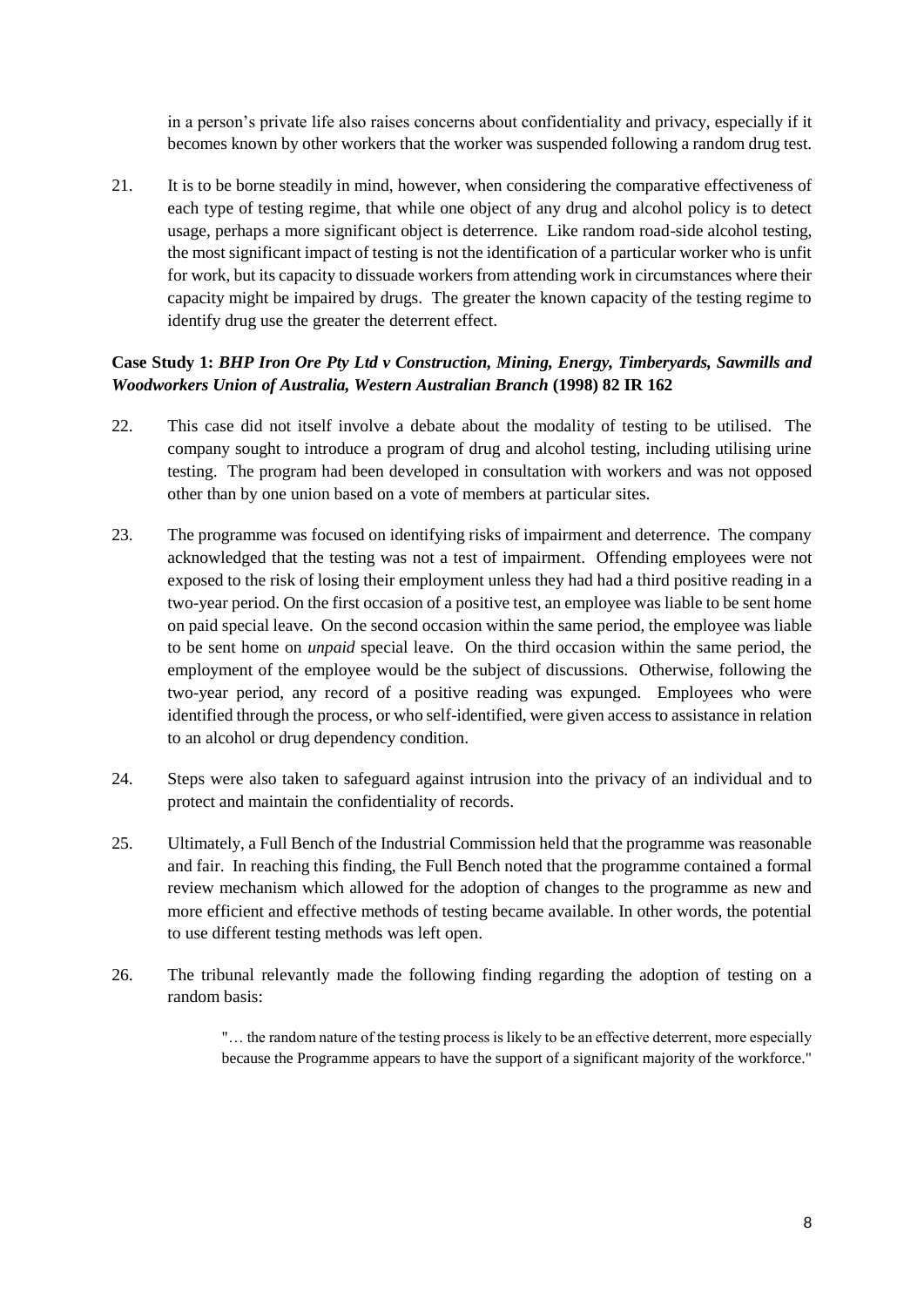# **Case Study 2:** *Endeavour Energy v CEPU* **[2012] FWA 1809 (Upheld by Full Bench on appeal in [2012] FWAFB 4998; (2012) 244 IR 57**

- 27. In this case, Endeavour Energy sought to introduce a new drug and alcohol policy. A number of unions opposed some elements of the policy, including the use of urine testing rather than oral fluid testing. The case was heard as a private arbitration pursuant to the dispute resolution procedure contained within the enterprise agreement.
- 28. Under the policy, the employer proposed that, for a first offence, employees be stood down on pay and issued with a first and final warning and a recommendation to volunteer in a course of counselling and/or rehabilitation. All costs associated with assistance over and above any EAP service would be at the employees cost and in their time. On confirmation of the second breach within 12 months, the employee may be subject to further disciplinary action up to and including termination of employment. This was opposed by the union which sought a three step process, with an employee being issued with a show cause letter as to why their employment should not be terminated on a third offence within 12 month period.
- 29. The Commission found that:
	- a. Oral fluid testing tests for recent consumption and is more likely to identify someone who is impaired;
	- b. Oral fluid testing is a better indicator than urine testing of likely impairment as a result of smoking cannabis, which is the most widely used drug;
	- c. Urine testing may be unable to identify someone who has smoked cannabis in the previous four hours – which is the timeframe most relevant for identifying impairment;
	- d. Urine testing may show a positive result even where several days have passed since the person has smoked the substance; and
	- e. The management of breaches, as proposed by the employer, was reasonable.
- 30. The Commission found that a person may be found to have breached Endeavour Energy's policy through urine test results even though their actions were taken in their own time and in no way affected their capacity to do the job. In particular, it stated as follows:
	- [40] Neither method tests directly for impairment. However, a method which tests for recent consumption (only) is more likely to identify someone who is impaired. While some witnesses regard this as a weakness, it is precisely because it only detects for recent use that oral fluid testing is a better indicator of likely impairment as a result of smoking cannabis (the most widely used drug apart from alcohol) than a urine test. Indeed, urine testing may be unable to identify that someone has smoked cannabis in the previous four hours - precisely the time frame which is most relevant for identifying likely impairment.
	- [41] Not only is urine testing potentially less capable of identifying someone who is under the influence of cannabis, but it also has the disadvantage that it may show a positive result even though it is several days since the person has smoked the substance. This means that a person may be found to have breached the policy even though their actions were taken in their own time and in no way affect their capacity to do their job safely.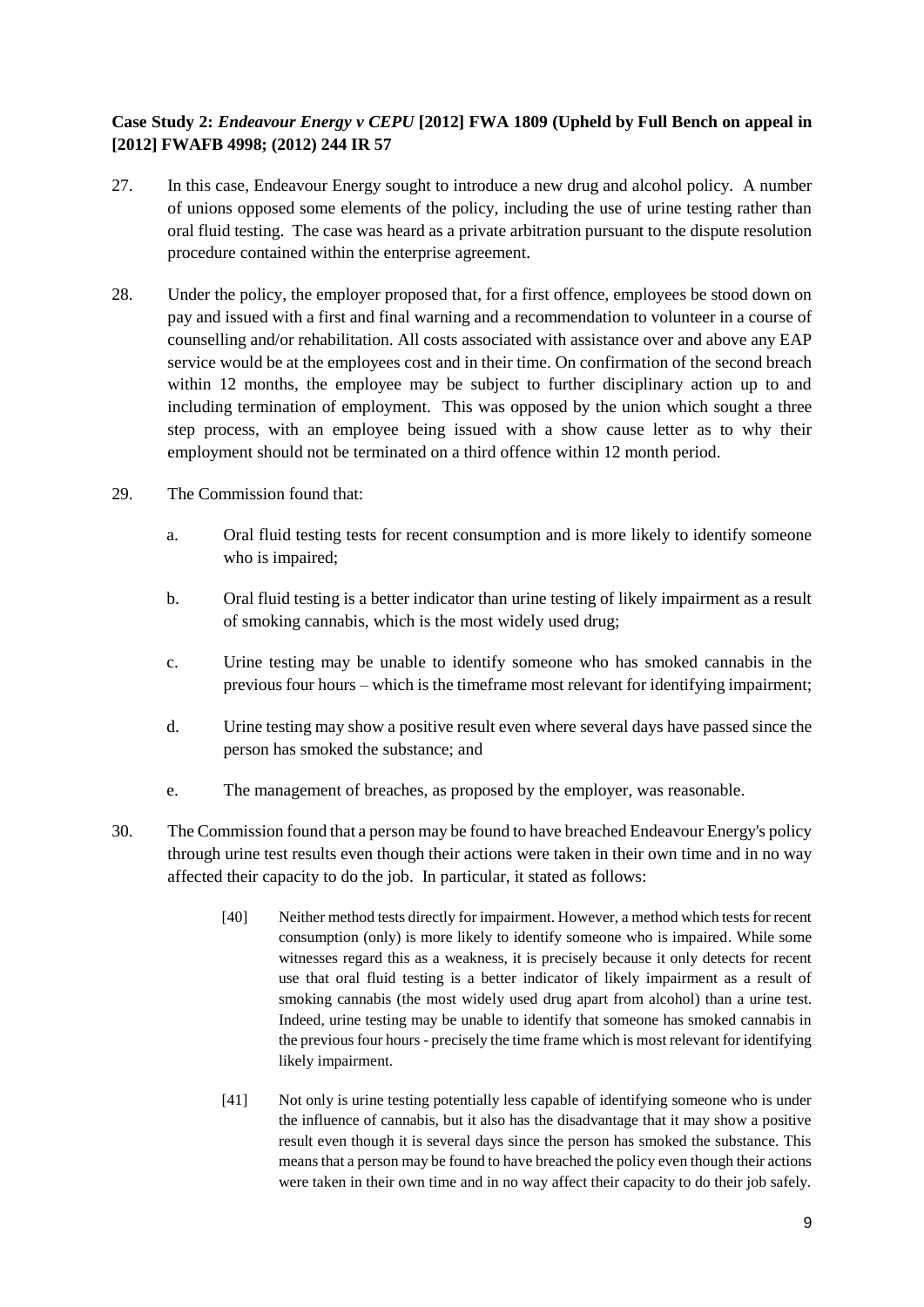In the circumstances where oral fluid testing - which does not have this disadvantage is readily available, I find that the introduction of urine testing by the applicant would be unjust and unreasonable. Accordingly I find that the system of drug testing that should be used by the applicant for on-site drug testing should be that involving oral fluids. This should be done on the basis of AS4760 - 2006: the Australian Standard governing procedures for specimen collection and the detection and quantitation of drugs in oral fluid.

- 31. Accordingly, it found that saliva testing was to be preferred over urine testing and that the introduction of urine testing would be unjust and unreasonable.
- 32. Endeavour Energy appealed the decision to the Full Bench of Fair Work Australia (as it was then). However, the Full Bench determined that it was open and appropriate for Senior Deputy President Hamberger at first instance to conclude that oral fluid testing for drugs should be adopted as a part of the new drugs and alcohol policy. Accordingly, it dismissed the appeal.<sup>26</sup>

# **Case Study 3:** *Construction, Forestry, Mining and Energy Union v Port Kembla Coal Terminal Limited* **[2015] FWCFB 4075**

- 33. This is a case which involved an appeal of a decision by Commissioner Cambridge in *Construction, Forestry, Mining and Energy Union v Port Kembla Coal Terminal Limited* [2015] FWC 2384.
- 34. The dispute in this matter concerned the implementation of a drug and alcohol policy at Port Kembla Coal Terminal.
- 35. This case is novel in that, rather than utilising either oral fluid testing or urine testing, the company sought to adopt an approach of randomly selecting the use of either urine testing or oral fluid testing on the day of testing. In other words, employees who were selected for drug testing could be required to submit to either urine testing or oral fluid testing depending upon which was selected. The union and employees were opposed to the utilisation of urine testing.
- 36. At first instance, Commissioner Cambridge determined that the proposed approach of PKCT was not unjust or unreasonable. In doing so, he stated:
	- [33] In addition to avoiding what can be described as the identified scientific shortcomings of either sampling method, the random utilisation of both oral fluid and urine sampling provides a superior deterrent against drug use. There are various widely disseminated techniques which can be used to adulterate either an oral fluid or a urine sample. It is unquestionably more difficult to be equipped with adulteration materials and capacity if the method of sampling is unknown. The greater deterrent which is created by the utilisation of both sampling methods was acknowledged by the experts who gave evidence...
	- [34] … it would appear that the combination of both methods would in general terms provide; (a) long-term drug monitoring benefits, and (b) the identification of more immediate acute drug induced impairment, and (c) a superior deterrent against drug use.

 $\overline{a}$ <sup>26</sup> [2012] FWAFB 4998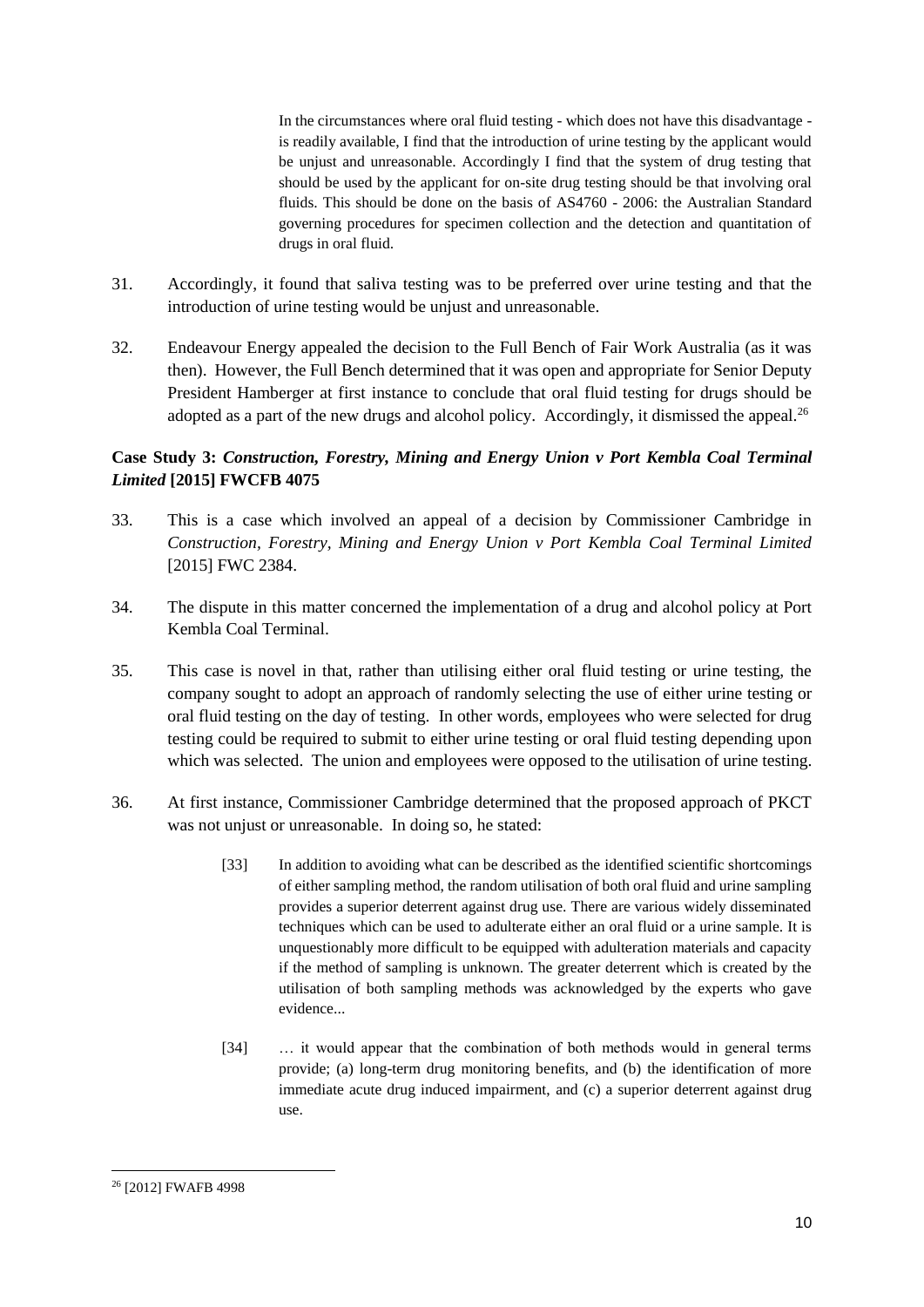#### 37. On the issue of privacy, Commissioner Cambridge stated:

- [36] As a general proposition I think it is reasonable to accept that there would be a greater degree of self-consciousness, or discomfort or even embarrassment associated with providing a urine sample as compared with an oral fluid swab. I believe that it would be fair to say that most people would prefer not to have to provide a urine sample and would prefer to provide an oral fluid sample instead.
- [37] However, any discomfort or even embarrassment that may be associated with providing a urine sample must be evaluated against important countervailing factors. Importantly, any discomfort or embarrassment about providing a urine sample would be of negligible consequence if such discomfort or embarrassment avoided death or debilitating injury suffered at work. The balance, in my view, would overwhelmingly favour the benefits of adoption of a superior drug detection and deterrent mechanism for the cost of the discomfort, inconvenience or embarrassment of having to provide a urine specimen.
- [38] In addition, in recent years there has been widespread introduction of workplace drug testing regimes which involve urine sampling. Although urine sampling in the workplace could not be described as commonplace it has become increasingly more prevalent particularly in heavy and transport industry sectors. Consequently, there has been a steadily expanding exposure to urine sampling across the broader workforce.

### 38. Further, he stated:

- [50] Although I am unable to accept the validity of the privacy concerns advanced as opposition to urine sampling, it must be recognised that oral fluid sampling has considerable benefits over urine sampling particularly in respect to its enhanced capacity to identify immediate acute intoxication which may not be detected by urine sampling. Consequently, if presented with an "either or scenario" oral fluid sampling would probably represent, on balance, a preferable option to urine sampling.
- [51] As previously mentioned, the circumstances of this case did not involve an "either or scenario." The employer has sought to, in effect, add urine sampling to its existing oral fluid sampling. Although there is an absence of any legitimate privacy concerns upon which to reject the addition of urine sampling, it is also necessary to briefly recognise the additional benefits that are derived from urine sampling.
- 39. On appeal, the Full Bench determined that Cambridge C made an error in positing a definite relationship between a positive test result and a physical impairment or intoxication. Having regard to the expert evidence of both parties the matter, the Commission found that there was no basis to assert that a positive urine test led to a "logical inference" that there must have been "*some impact on capacity to perform work related functions, irrespective of the time period that may have elapsed since the drug was taken*".
- 40. Having found error the Full Bench considered for itself the appropriate outcome. The Bench was satisfied that it would not be unjust or unreasonable for PKCT to implement its approach of utilising both urine testing and oral fluid testing on a random basis. In other words, the outcome was the same as at first instance although the reasoning process was somewhat different.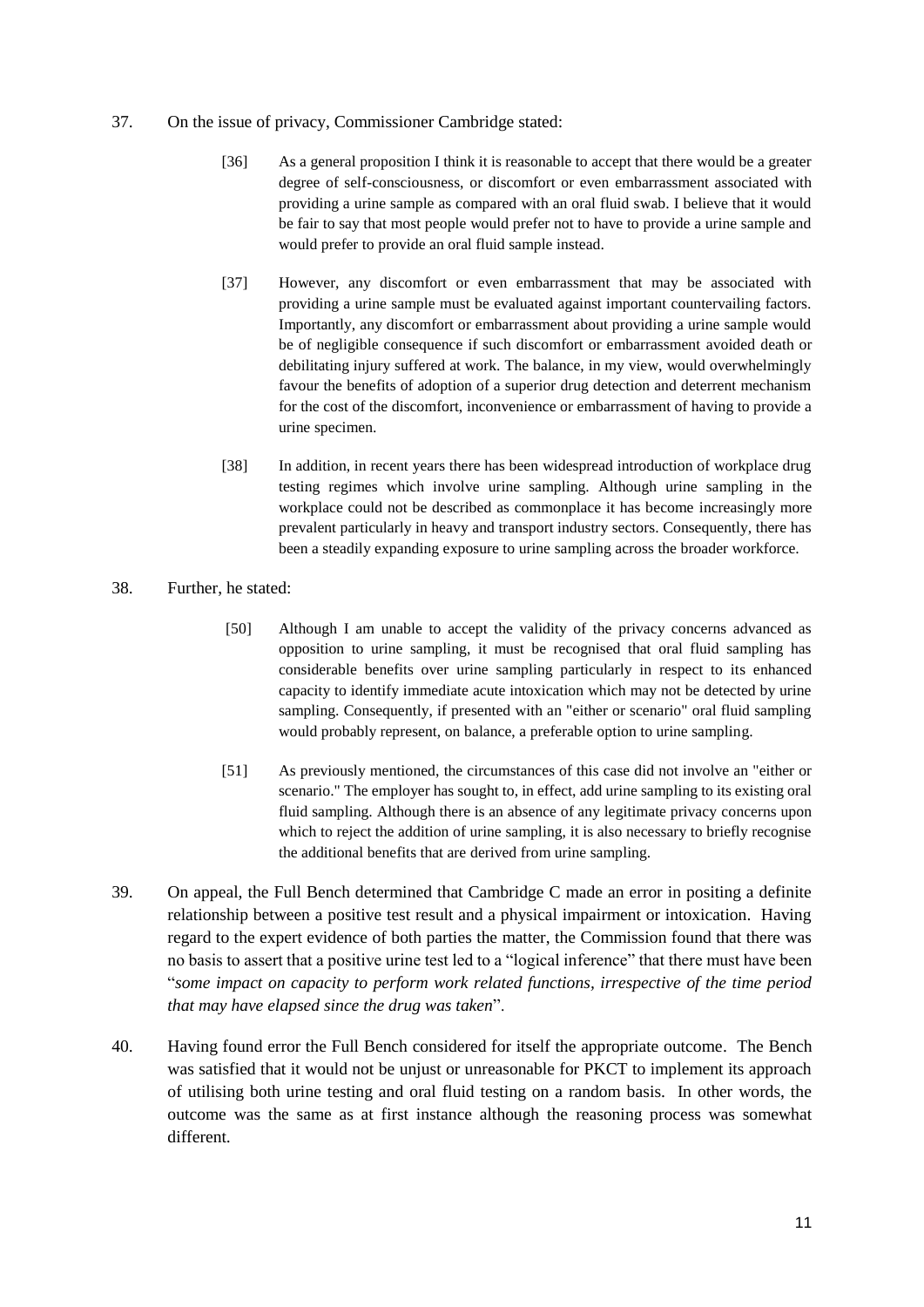- 41. The Full Bench relied on a number of reasons. These reasons placed particular emphasis on the deterrent value of the dual-modality testing regime proposed by PKCT against a background of the high-risk nature of the work undertaken at the coal terminal.
- 42. Two of the further reasons suggest, however, that the result is one that may not be universally applied. First, reliance was placed on evidence that urine-testing was the standard approach in the industry; all other coal terminals utilise urine testing. Second, significant weight was placed on the fact that a non - negative test result would not necessarily lead to disciplinary action, but rather would be dealt with using a case management approach which would have regard to the circumstances of individual workers.
- 43. The following paragraphs of the decision of the Full Bench capture its reasoning:
	- [66] … First, it needs to be emphasised that the policy concerns a random testing regime. Whichever method of drug testing is adopted, employees attending for work will often not be tested. This means that some employees might be impaired by drugs or alcohol and not be detected through testing. The real purpose of random testing is therefore to deter employees from attending work in an impaired state because of the risk that they might be detected.
	- [67] The appellant's own expert witness agreed that a system where workers would not know which type of drug testing method might be used would enhance the deterrent value of the testing. In particular, it would be significantly more difficult for a worker to take measures to avoid detection. An additional benefit is that there is scope to test for a wider range of drugs if both methods of testing were to be used. This also adds to the deterrent value.
	- [68] An additional purpose of random testing is to detect drug use by employees in order to enable PKCT to reduce and manage workplace risks associated with drug use. As we have already stated, neither test establishes functional impairment caused by drug use.
	- [69] PKCT has a statutory duty to ensure, so far as it is reasonably practicable, the safety of its employees and contractors who might be put at risk by work that is being carried out. An essential element of this duty involves the identification of potential hazards and elimination or minimisation of risks. It seems to us that PKCT's AOD Standard and its preferred drug testing regime is part of the method employed by PKCT to discharge this duty. Having regard to the high-risk nature of the work undertaken at the Port Kembla coal terminal by employees, the privacy concerns about urine testing must therefore give way to allow the implementation of a testing method which will enable PKCT to identify and manage workplace safety risks.
	- [70] We have also taken into account two other factors. One is Mr Calder's uncontested evidence is that most of the respondent's shareholder entities and other Australian coal export terminals use urine-based drug testing.
	- [71] Finally, we have given significant weight to the way in which PKCT has indicated it will use non-negative test results. In particular a case management approach will be adopted, which will have regard to the circumstances of individual workers. While acknowledging that in some circumstances a non-negative result could lead to disciplinary action, other outcomes could include rehabilitation, counselling, participation in the Employee Assistance Program, scheduled testing and the development of a return to work plan.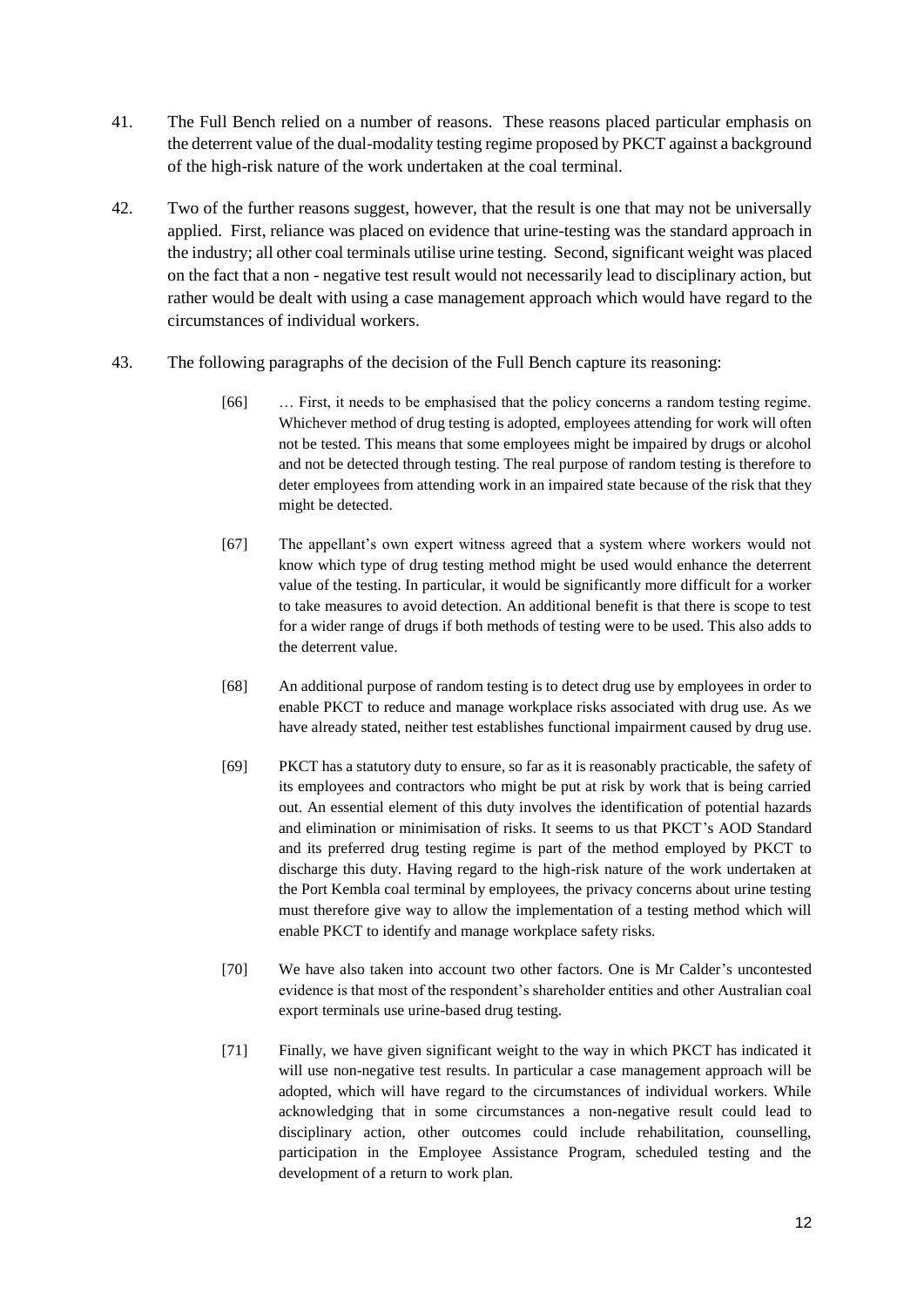### **Case Study 4:** *Harbour City Ferries Pty Ltd v Toms* **[2014] FWCFB 6249**

- 44. This decision involved an appeal of a first instance decision of the Fair Work Commission. It highlights some of the considerations that arise if there is a breach of a policy which is already in place.
- 45. A ferry master had agreed to fill a vacant shift in July 2013, despite having smoked marijuana 16 hours earlier to relieve pain in his shoulder. He was required to submit a urine sample after crashing his vessel into a wharf. He returned a positive test to marijuana. The employer had a zero-tolerance policy.
- 46. At first instance, Deputy President Lawrence found that the termination of a ferry master's employment was unfair. In particular, it was found that while the company had a valid reason to terminate the employment, other factors such as the lack of any evidence of impairment and poor future employment prospects rendered the dismissal unfair.
- 47. Deputy President Lawrence noted the following factors in finding that the dismissal was unfair:
	- a. The Applicant had 17 years satisfactory service with the Respondent and its predecessor;
	- b. The evidence was consistent with the employees' account that he had smoked one marijuana cigarette because of the pain in his shoulder;
	- c. There was no evidence the Applicant was a drug user. He had been tested previously three times in his career and each test had been negative;
	- d. There is no evidence that the positive drug test is proof of impairment;
	- e. There is no evidence of a link between the drug test and the accident and there had been similar incidents with other ferries;
	- f. The accident caused little damage; a post was tilted. There was no harm occasioned to passengers;
	- g. The employee was not rostered to work on 25 July. He was attempting to help the Respondent by covering the shift;
	- h. The employee reported the incident in an appropriate manner and within a reasonable time-frame;
	- i. The employee was open and co-operative with the investigation and, when confronted with a positive drug test, admitted his fault;
	- j. The dismissal had a serious impact on the employee. He had not found alternative work and his skills and qualifications would not translate easily to other employers and industries; and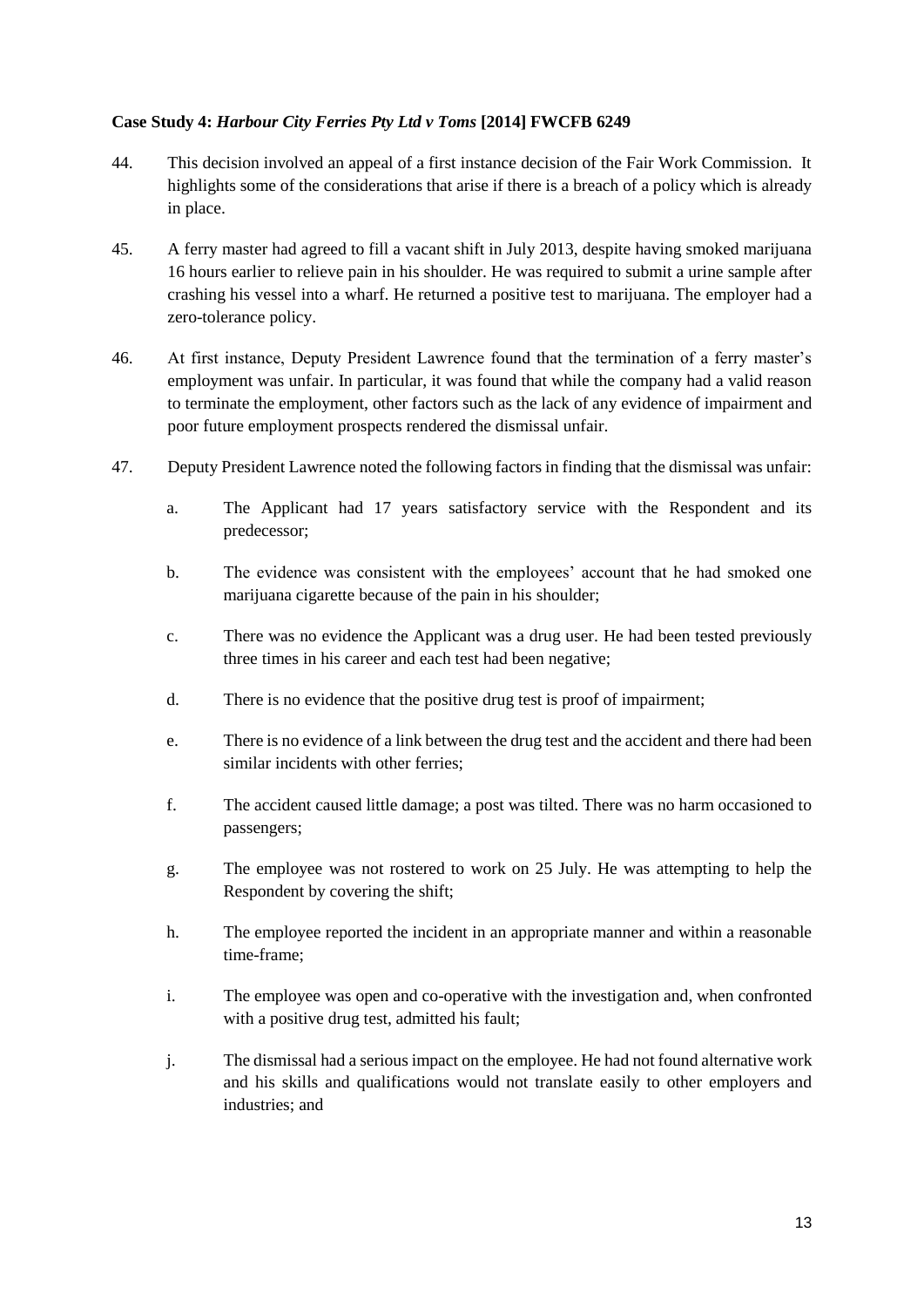- k. There were a number of sanctions short of dismissal, contained in the discipline procedure which could have been implemented in response to the employee's breach of policy.
- 48. On appeal, Full Bench reversed the first instance decision and upheld the decision of the employer terminating the employment of the captain. It found that the mitigating factors relied upon by DP Lawrence had not addressed "*the core issue*" namely "*the serious misconduct which led to the dismissal*". That serious misconduct was the ferry master's "*deliberate disobedience*" of a significant policy by a senior employee. They held the ferry master's decision to accept a shift while aware of the likelihood of being in breach of the Policy provided not only a valid reason for the dismissal but, given that it was a knowing act, was so serious as to outweigh the mitigating factors that DP Lawrence had relied upon to find the dismissal to be harsh.
- 49. The reasoning of the Full Bench is revealed at [27]:
	- [27] The fact is that Harbour City required its policy complied with without discussion or variation. As an employer charged with public safety it does not want to have a discussion following an accident as to whether or not the level of drug use of one of its captains was a factor. It does not want to listen to the uninformed in the broadcasting or other communications industry talk about drug tests establishing impairment. It does not need to have a discussion with any relevant insurer, litigant or passenger's legal representative about those issues. What it wants is obedience to the policy. Harbour City never wants to have to have the discussion.
- 50. The decision of the Full Bench was appealed to the Federal Court on the basis that it contained a jurisdictional error. The challenge was rejected on grounds that did not require the Court to consider the merits of the ferry master's application.<sup>27</sup>

# **Other cases involving 'zero tolerance' policies**

- 51. The willingness of the Commission to uphold the employer's 'zero tolerance' policy in the *ferry master case* reflected the approach taken in an earlier decision *Dowling v Atwood Oceanics Pacific Limited* [2011] FWA 1934. In that case, the tribunal found that the termination of an assistant engineer's employment was not unfair in circumstances where the employee had returned a positive test result for alcohol contrary to a strict 'zero tolerance' policy.
- 52. In reaching its decision in *Dowling*, the Commission found:
	- [71] Considering the Drug and Alcohol Policy on its terms I accept that the presence of drugs or alcohol in any detectable amount in an employee's body when reporting to work, while working or while on Atwood business will constitute a breach of the policy.
	- [72] The policy does not require that the employee be under the influence, in the ordinary meaning of those words, of for example alcohol for the employee to have breached the policy.

 $\overline{a}$ <sup>27</sup> Christopher Toms v Harbour City Ferries Pty Limited and Fair Work Commission [2015] FCAFC 35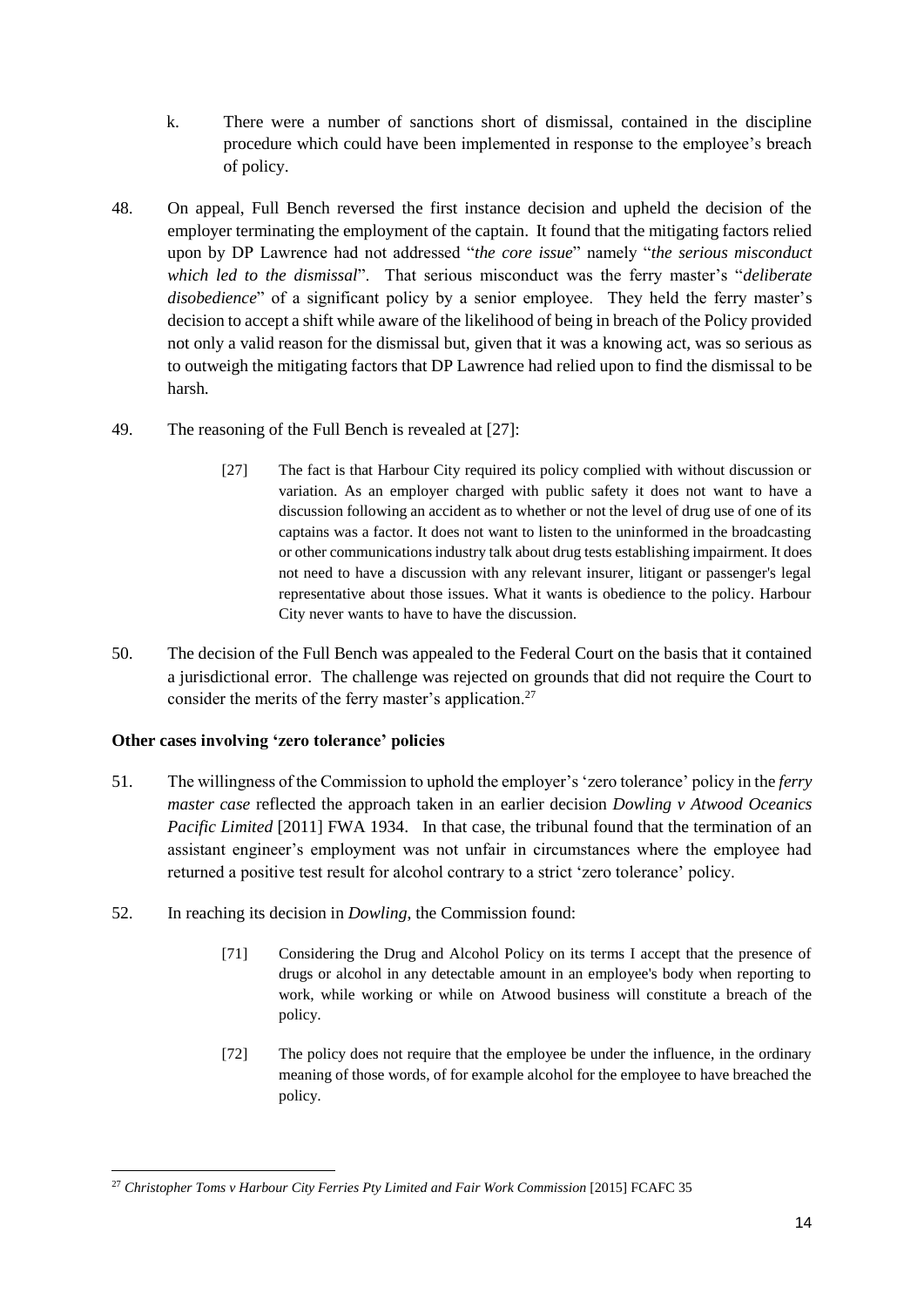- [73] The policy is as the Respondent describes it a zero tolerance policy concerning any detectable amount of alcohol or drugs in an employee's body.
- [74] As the Respondent argues this zero tolerance policy is not subject to arbitrary or subjective assessment. It is capable of consistent and uniform application. It is also easily understood by employees.
- [75] I accept the Respondent's submission that the Respondents Drug and Alcohol Policy clearly provides that the Respondent can use urine testing to detect alcohol and that such testing of an employee can occur at any time during paid work and may be random testing without prior warning. Further I accept the policy provides that if a detectable amount of alcohol is found in an employee's body this will amount to a breach of the policy and such a breach can result in the termination of employment.
- [76] Considering the nature of the industry in which the Respondent operates, including the types of hazards and the potentially extreme consequences of accidents and considering the regulatory impost on the Respondent and also the Applicants particular employment I find that this Drug and Alcohol Policy is reasonable in all the circumstances.
- 53. In *Hafer v Ensign Australia* [2016] FWC 990, Commissioner Platt considered competing drug tests in circumstances of a zero tolerance policy. The applicant had been employed for four years as a derrick hand on an off-shore oil rig in the Moomba gas fields. Like Mr Toms in the *ferry master case* he was called to work with short notice to replace another rostered crew member and was selected for a routine random drug test on his first morning. The on-site urine test returned a non-negative sample for methamphetamine and cannabis use, and the sample was confirmed as positive in a laboratory. He was stood down and returned to Adelaide where attended a different laboratory where he was tested a second time. The second test was negative, but also identified very low creatine levels in the urine which led that laboratory to suggest the sample may have been diluted (which can occur if a person drinks large amounts of water) and recommended retesting, which was not done.
- 54. Expert evidence was led by the company as to the reliability of the first test was accepted by the Commissioner. On that basis Mr Hafer was found to have breached the employer's 'zero tolerance' policy and his application was dismissed. As in the *ferry master case* that decision was made notwithstanding the absence of any evidence of impairment at the time that Mr Hafer attended work.
- 55. More recently, in *Shane Clayton v Coles Group Supply Chain Pty Ltd* [2016] FWC 4724, the tribunal found not to be unfair the decision of Coles to dismiss a worker who tested positive to cannabis but claimed to have consumed it outside what he believed to be the "window of detection". An on-site oral fluid test for the employee returned a non-negative result for cannabinoids. Following confirmatory testing by a laboratory, the employee's employment was terminated without notice on the basis of a breach of a policy described as being a "zero tolerance policy" – so that any level of (detectable) alcohol or illicit drugs would be a breach of the policy.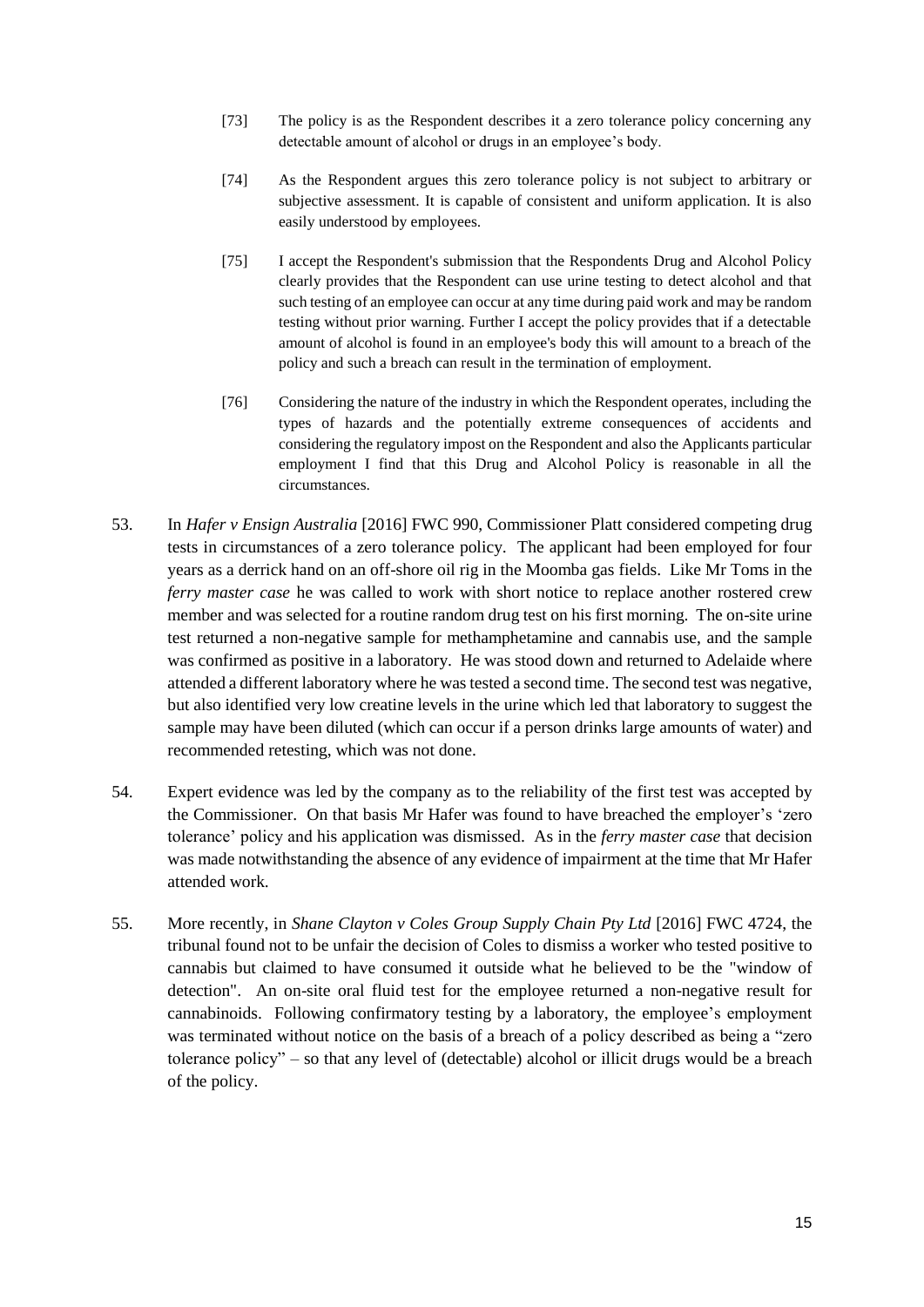#### 56. In finding that there was a valid reason for the dismissal, Commissioner Hampton stated:

- [90] I am satisfied that it was reasonable for Coles to have a D&A policy of the kind implemented here and that it was important that it be consistently applied. That is, given the nature of the workplace, the risks associated with employees potentially working under the influence of alcohol or illicit drugs, and the absence of an appropriate objective test for impairment, the policy's insistence upon not having any (detectable) drugs (or alcohol) in the system is reasonable and lawful.
- [91] It is apparent that Mr Clayton was in breach of the policy given that he did attend for work in circumstances where a valid non-negative result for THC, subsequently confirmed by further testing, was found. Further, the importance of not being in breach of the D&A policy was well understood by him and a strict approach to the policy has been consistently applied by Coles. This is a matter directly concerning the health and welfare of employees at the Coles EPDC.
- 57. As to the tribunal's assessment of the fairness of the decision, he stated:
	- [121] In determining matters in this jurisdiction, the Commission will not stand in the shoes of the employer and determine what the Commission would do if it was in that position. This also means that the employer's approach to apply the "zero tolerance policy" in a manner that may not account for any of the particular circumstances of the breach cannot limit the Commission's proper consideration of all of the statutory criteria as part of its own assessment of fairness.

#### **Conclusion and final comments**

- 58. When considering what type of testing regime to introduce, different considerations arise depending on whether or not a drug and alcohol policy is one that can be the subject of arbitration before an industrial tribunal. Once a policy is in place, different considerations again arise when assessing whether or not an employer's response and management of a breach is reasonable and/or constitutes a valid and fair decision to terminate an employee's employment.
- 59. Where the tribunal does not have a private arbitration power via an enterprise agreement or a statutory provision, it is open to an employer to introduce a drug and alcohol policy and give reasonable directions to employees to abide by that policy, using the modality of the employer's choice. That does not mean employers should not carefully consider the various benefits and detriments of different testing schemes and determine appropriate privacy and confidentiality regimes. There is a large body of expert evidence that random testing is much more effective if it is embraced by the workforce, which means that even in the absence of an arbitration power an employer would want to ensure its policy is reasonable and appropriate and fully explained to the workforce. It does mean, however, that an employer can proceed to utilise urine-based on-site testing if that is preferred.
- 60. Where the tribunal does have jurisdiction to arbitrate there is a real issue at the moment as to whether a policy that mandates on-site urine testing will be considered 'unjust and unreasonable'. In each case the question is whether on-site oral fluid testing is sufficiently effective and the alternative sufficiently intrusive into private lives to make it unreasonable for an employer to rely on urine testing. Different members at first instance have come to different views based on similar evidence. Appeal benches have to date been inclined to find no error in the first instance decisions, even though they have not been consistent in extolling one or other